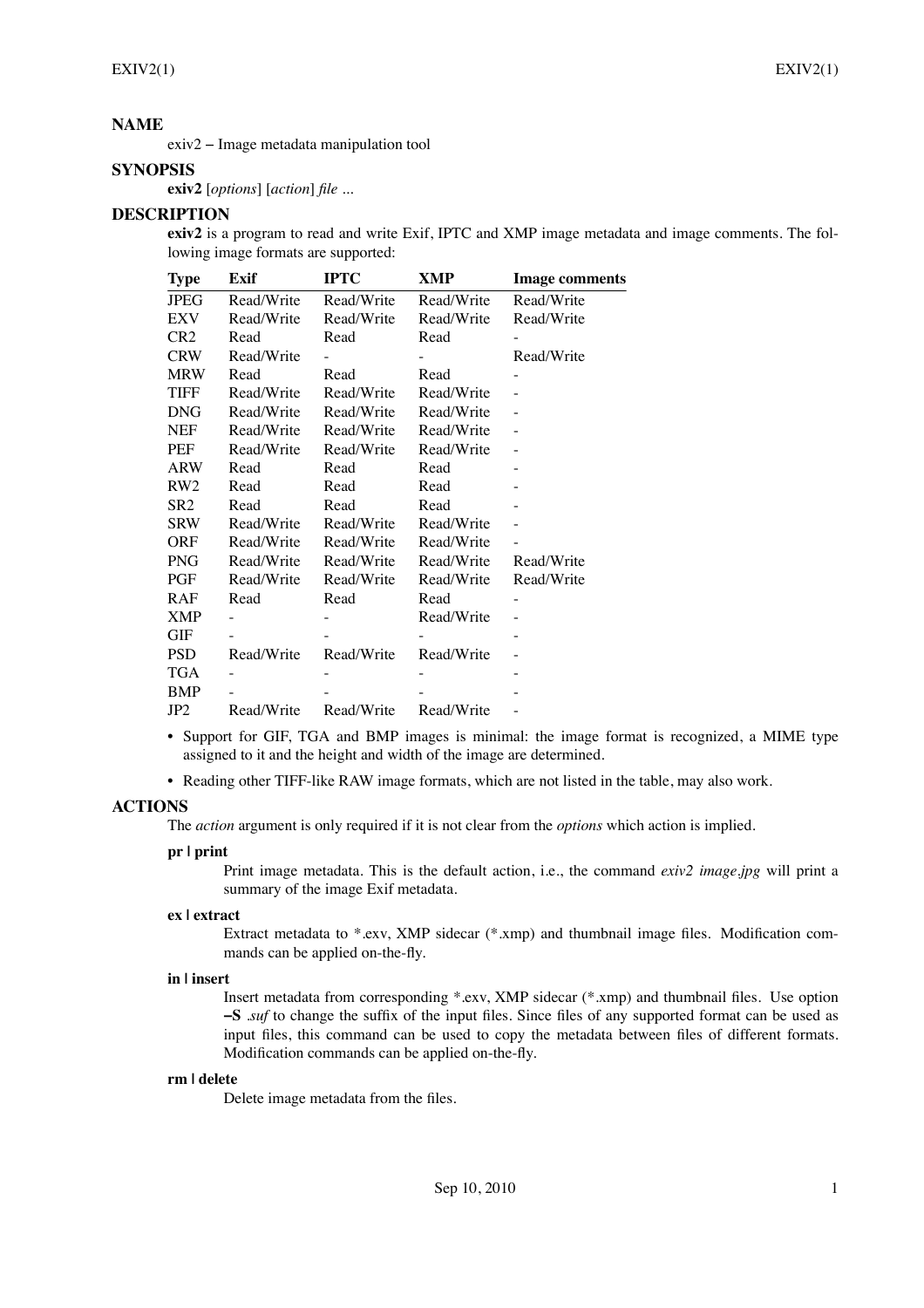### **ad | adjust**

Adjust Exif timestamps by the given time. Requires at least one of the options  $-a$  *time*,  $-Y$  *yrs*,  $-O$ *mon* or  $-D$  *day*.

#### **mo | modify**

Apply commands to modify (add, set, delete) the Exif, IPTC and XMP metadata of image files. Requires option **ïc**, **ïm** or **ïM**.

### **mv | rename**

Rename files and/or set file timestamps according to the Exif create timestamp. Uses the value of tag Exif.Photo.DateTimeOriginal or, if not present, Exif.Image.DateTime to determine the timestamp. The filename format can be set with  $-r$  *fmt*, timestamp options are  $-t$  and  $-T$ .

#### **| xiso**

Copy the ISO setting from one of the proprietary Nikon or Canon makernote ISO tags to the regular Exif ISO tag, Exif.Photo.ISOSpeedRatings. Does not overwrite an existing standard Exif ISO tag.

### **fc | xcom**

Fix the character encoding of Exif Unicode user comments. Decodes the comment using the autodetected or specified character encoding and writes it back in UCS-2. Use option **-n** to specify the current encoding of the comment if necessary.

## **OPTIONS**

- **-h** Display help and exit.
- $\mathbf{V}$  Show the program version and exit.
- $\rightarrow$  **Be verbose during the program run.**
- **ïq** Silence warnings and error messages from the Exiv2 library during the program run (quiet). Note that options  $-v$  and  $-q$  can be used at the same time.
- **-b** Show large binary values (default is to suppress them).
- $\frac{1}{\pi}$  Show unknown tags (default is to suppress tags which don't have a name).
- $-g$   $key$  Only output info for this Exiv2 key (grep). Multiple  $-g$  options can be used to grep info for several keys.
- **n** *n enc* Charset to use to decode Exif Unicode user comments. *enc* is a name understood by **iconv\_open**(3), e.g., 'UTF-8'.
- $-k$  Preserve file timestamps when updating files (keep). Can be used with all options which update files. The flag is ignored by read-only options.
- $-t$  Set the file timestamp according to the Exif create timestamp in addition to renaming the file (overrides  $-\mathbf{k}$ ). This option is only used with the 'rename' action.
- **T** Only set the file timestamp according to the Exif create timestamp, do not rename the file (overrides  $-k$ ). This option is only used with the 'rename' action. Note: On Windows you may have to set the TZ environment variable for this option to work correctly.
- $-f$  Do not prompt before overwriting existing files (force overwrite).
- $-F$  Do not prompt before renaming files (Force rename). Appends  $\cdot$  1' ( $\cdot$  2', ...) to the name of the new file.
- $\blacksquare$ **a** *time* Time adjustment in the format  $\lbrack \rbrack$ HH $\lbrack :$ MM $\lbrack :$ SS]]. This option is only used with the 'adjust' action. Examples: 1 adds one hour, 1:01 adds one hour and one minute,  $-0.00:30$  subtracts 30 seconds.
- $\mathbf{Y}$  *yrs* Time adjustment by a positive or negative number of years, for the 'adjust' action.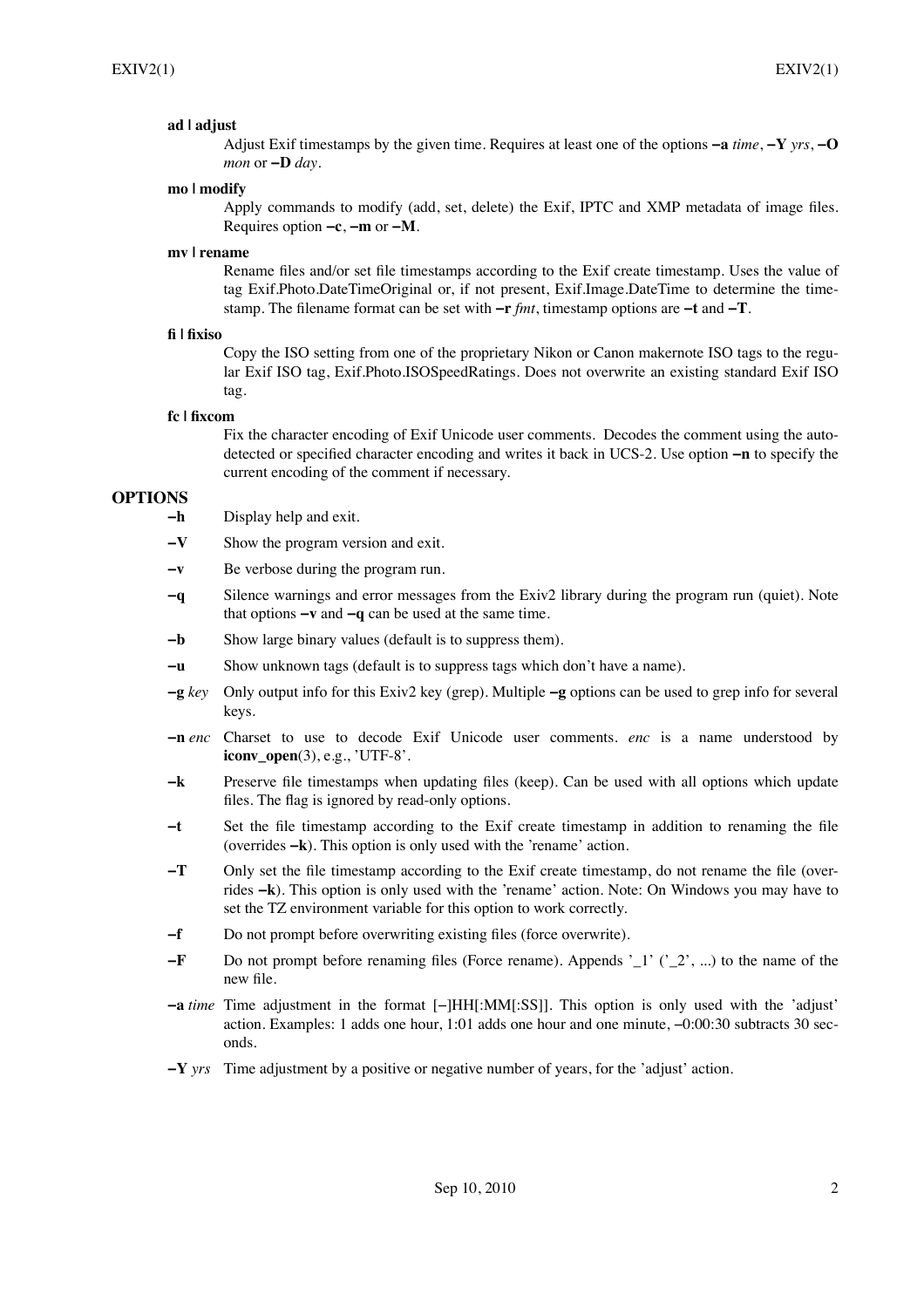$-$ **O** *mon* 

Time adjustment by a positive or negative number of months, for the 'adjust' action.

**-D** *day* Time adjustment by a positive or negative number of days, for the 'adjust' action.

**ïp** *mode*

- Print mode for the 'print' action. Possible modes are:
- s : print a summary of the Exif metadata (the default)
- a : print Exif, IPTC and XMP metadata (shortcut for -Pkyct)
- t : interpreted (translated) Exif tags (-PEkyct)
- v : plain Exif tag values (-PExgnycv)
- h : hexdump of the Exif data (-PExgnycsh)
- i : IPTC datasets (-PIkyct)
- x : XMP properties (-PXkyct)
- c : JPEG comment
- p : list available image previews, sorted by preview image size in pixels
- **-P**  $flgs$  Print flags for fine control of the tag list ( $\gamma$  print $\gamma$  action). Allows control of the type of metadata as well as data columns included in the print output. Valid flags are:
	- E : include Exif tags in the list
	- I : IPTC datasets
	- X : XMP properties
	- x : print a column with the tag number
	- g : group name
	- k : key
	- l : tag label
	- n : tag name
	- y : type
	- c : number of components (count)
	- s : size in bytes
	- v : plain data value
	- t : interpreted (translated) data
	- h : hexdump of the data
- $-d$  *tgt* Delete target(s) for the 'delete' action. Possible targets are:
	- a : all supported metadata (the default)
	- e : Exif section
	- t : Exif thumbnail only
	- i : IPTC data
	- x : XMP packet
	- c : JPEG comment
- $\div$ **i** *tgt* Insert target(s) for the 'insert' action. Possible targets are the same as those for the  $-d$  option, plus a modifier:

X : Insert metadata from an XMP sidecar file <file>.xmp. The remaining insert targets determine what metadata to insert from the sidecar file. Possible are Exif, IPTC and XMP and the default is all of these. Note that the inserted XMP properties include those converted to Exif and IPTC. Only JPEG thumbnails can be inserted (not TIFF thumbnails), they need to be named

*file*-thumb.jpg.

 $-e$  *tgt* Extract target(s) for the 'extract' action. Possible targets are the same as those for the  $-d$  option, plus a target to extract preview images and a modifier to generate an XMP sidecar file: p[<n>[,<m> ...]] : Extract preview images. The optional comma separated list of preview image numbers is used to determine which preview images to extract. The available preview images and their numbers are displayed with the 'print' option -pp.

 $X:$  Extract metadata to an XMP sidecar file  $\langle$  file $\rangle$ .xmp. The remaining extract targets determine what metadata to extract to the sidecar file. Possible are Exif, IPTC and XMP and the default is all of these.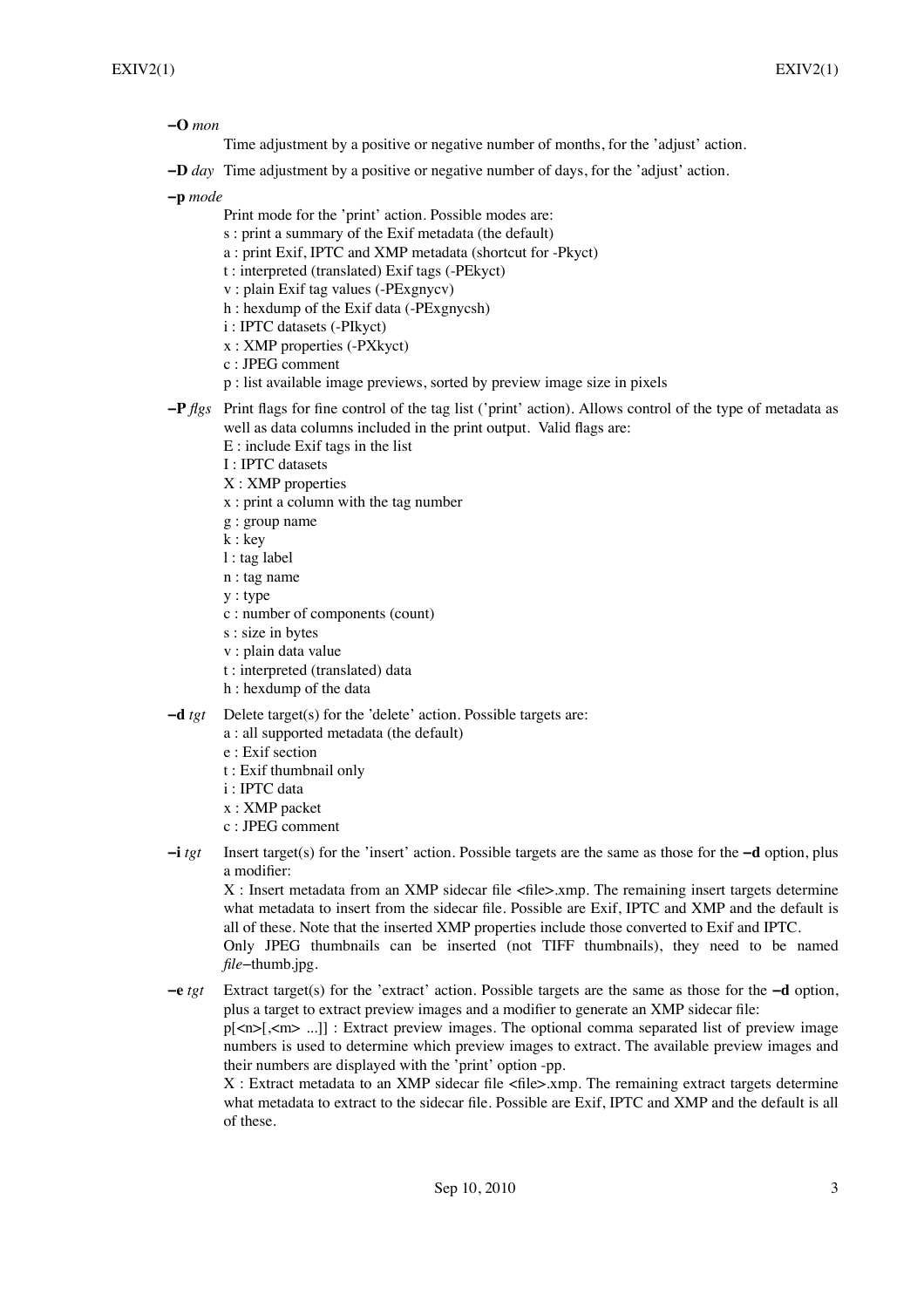**-r** *fmt* Filename format for the 'rename' action. The format string follows **strftime**(3) and supports the following keywords: : basename: - original filename without extension

: dirname: - name of the directory holding the original file :parentname: - name of parent directory Default filename format is %Y%m%d %H%M%S.

- **-c** *txt* JPEG comment string to set in the image ('modify' action). This option can also be used with the 'extract' and 'insert' actions to modify metadata on-the-fly.
- **-m** *file* Command file for the 'modify' action. This option can also be used with the 'extract' and 'insert' actions to modify metadata on-the-fly.

### **ïM** *cmd*

Command line for the  $\dot{\phi}$  modify<sup> $\dot{\phi}$ </sup> action. This option can also be used with the  $\dot{\phi}$  extract $\dot{\phi}$  and  $\dot{\phi}$  insert actions to modify metadata on-the-fly. The format for the commands is the same as that of the lines of a command file.

- $\lceil \frac{d}{dt} \rceil$  Location (directory) for files to be inserted or extracted.
- **-S** *.suf* Use suffix *.suf* for source files in 'insert' action.

# **COMMANDS**

Commands for the 'modify' action can be read from a command file, e.g.,

 $exiv2$  -m cmd.txt image.jpg

or given on the command line, as in

exiv2 – M"add Iptc.Application2.Credit String Mr. Smith" image.jpg

Note the quotes. Multiple  $-m$  and  $-M$  options can be combined.

When writing Exif, IPTC and XMP metadata, **exiv2** enforces only a correct metadata structure. It is possible to write tags with types and values different from those specified in the standards, duplicate Exif tags, undefined tags, or incomplete metadata. While **exiv2** is able to read all metadata that it can write, other programs may have difficulties with images that contain non standard–conforming metadata.

# **Command format**

The format of a command is

**set | add | del** *key* [[*type*] *value*]

- **set** Set the *value* of an existing tag with a matching *key* or add the tag.
- **add** Add a tag (unless *key* is a non-repeatable IPTC key; nothing prevents you from adding duplicate Exif tags).
- **del** Delete all occurrences of a tag (requires only a *key*).
- *key* Exiv2 Exif, IPTC or XMP key.
- *type* **Byte | Ascii | Short | Long | Rational | Undened | SShort | SLong | SRational | Comment** for Exif keys,

**String | Date | Time | Short | Undefined** for IPTC keys, and **XmpText | XmpAlt | XmpBag | XmpSeq | LangAlt** for XMP keys.

A default *type* is used if none is explicitely given. The default is determined based on *key*.

*value* The remaining text on the line is the value. It can optionally be enclosed in single quotes (*'value'*) or double quotes ("*value*").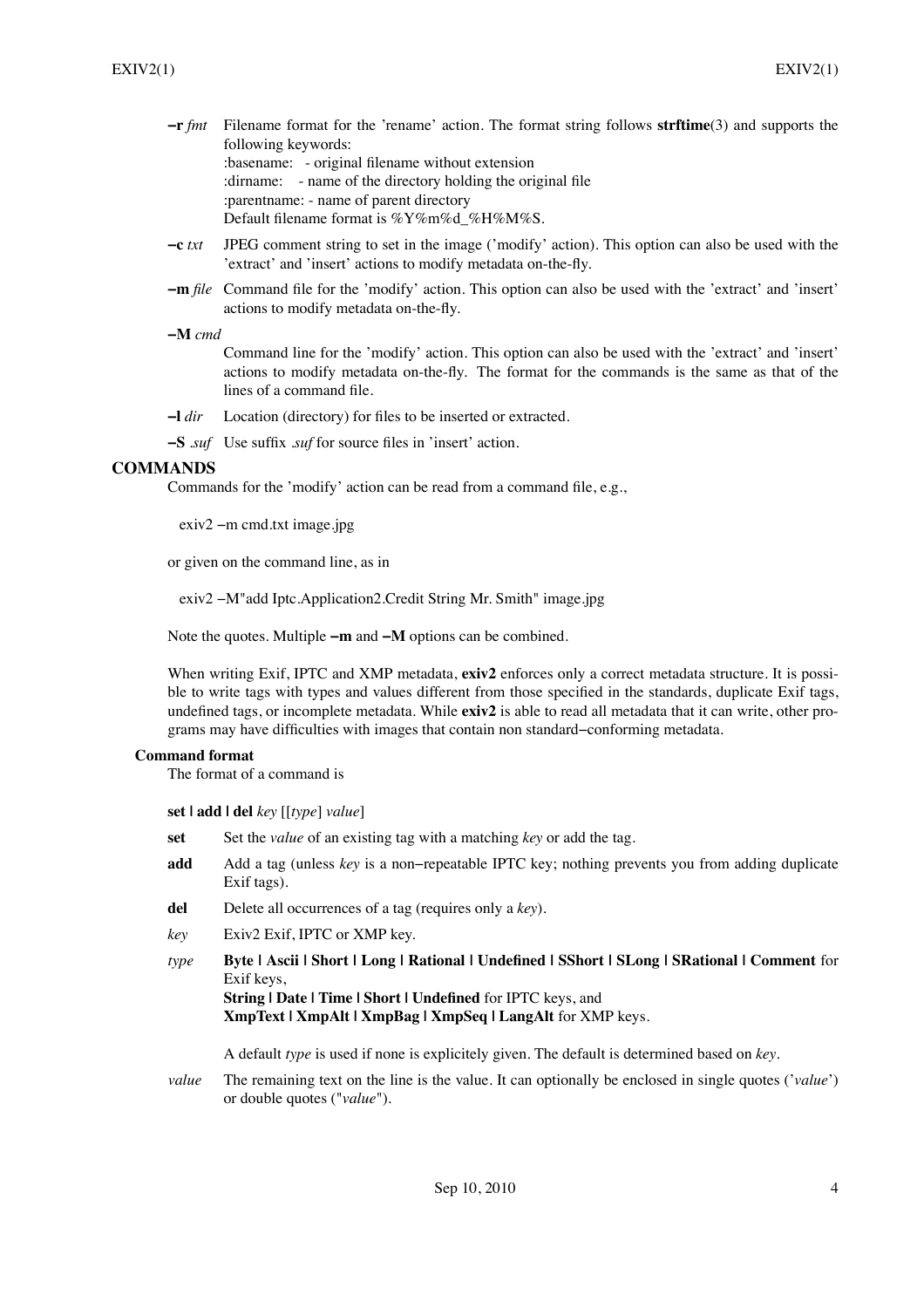The format of Exif **Comment** values includes an optional charset specification at the beginning:

### **[charset=Ascii|Jis|Unicode|Undened ]***comment*

**Undefined** is used by default if the value doesn't start with a charset definition.

The format for IPTC **Date** values is YYYY-MM-DD (year, month, day), that for IPTC **Time** values is HH:MM:SS+I-HH:MM, where HH:MM:SS refers to local hour, minute and seconds and + $\parallel$ -HH:MM refers to hours and minutes ahead or behind Universal Coordinated Time (+ $\parallel$ - means either  $a + or a - sign is required$ .

The format of XMP LangAlt values includes an optional language qualifier:

**[lang=***language-code* **]***text*

**x-default** is used by default if the value doesn't start with a language qualifier.

An additional command is available to register XMP namespaces:

#### **reg** *prefix namespace*

#### **Command file format**

Empty lines and lines starting with # in a command file are ignored (comments). Remaining lines are commands as described above.

# **EXAMPLES**

 $exiv2$  \*.jpg

Prints a summary of the Exif information for all JPEG files in the directory.

- exiv2 -pi image.jpg Prints the IPTC metadata of the image.
- exiv2 rename img\_1234.jpg Renames img  $1234$ .jpg (taken on  $13-Nov-05$  at  $22:58:31$ ) to  $20051113$   $225831$ .jpg
- exiv2 -r':basename:\_%Y%m' rename img\_1234.jpg Renames img\_1234.jpg to img\_1234\_200511.jpg
- $exiv2$  –et img1.jpg img2.jpg

Extracts the Exif thumbnails from the two files into img1-thumb.jpg and img2-thumb.jpg.

 $exiv2 - it$  img1.jpg img2.jpg

Inserts (copies) metadata from img1.exv to img1.jpg and from img2.exv to img2.jpg.

 $exiv2$  -ep1,2 image.jpg

Extracts previews 1 and 2 from the image to the files image-preview1.jpg and image-preview2.jpg.

 $exiv2 -eiX$  image.jpg

Extracts IPTC datasets into an XMP sidecar file image.xmp and in the process converts them to "IPTC Core" XMP schema.

 $exiv2 - iixX$  image.jpg

Inserts IPTC and XMP metadata from an XMP sidecar file image.xmp into image.jpg. The resulting IPTC datasets are converted from the "IPTC Core" XMP schema properties in the sidecar file to the older IPTC IIM4 format. The inserted XMP properties include those in the "IPTC Core" XMP schema.

exiv2 -M"set Exif.Photo.UserComment charset=Ascii New Exif comment" image.jpg Sets the Exif comment to an ASCII string.